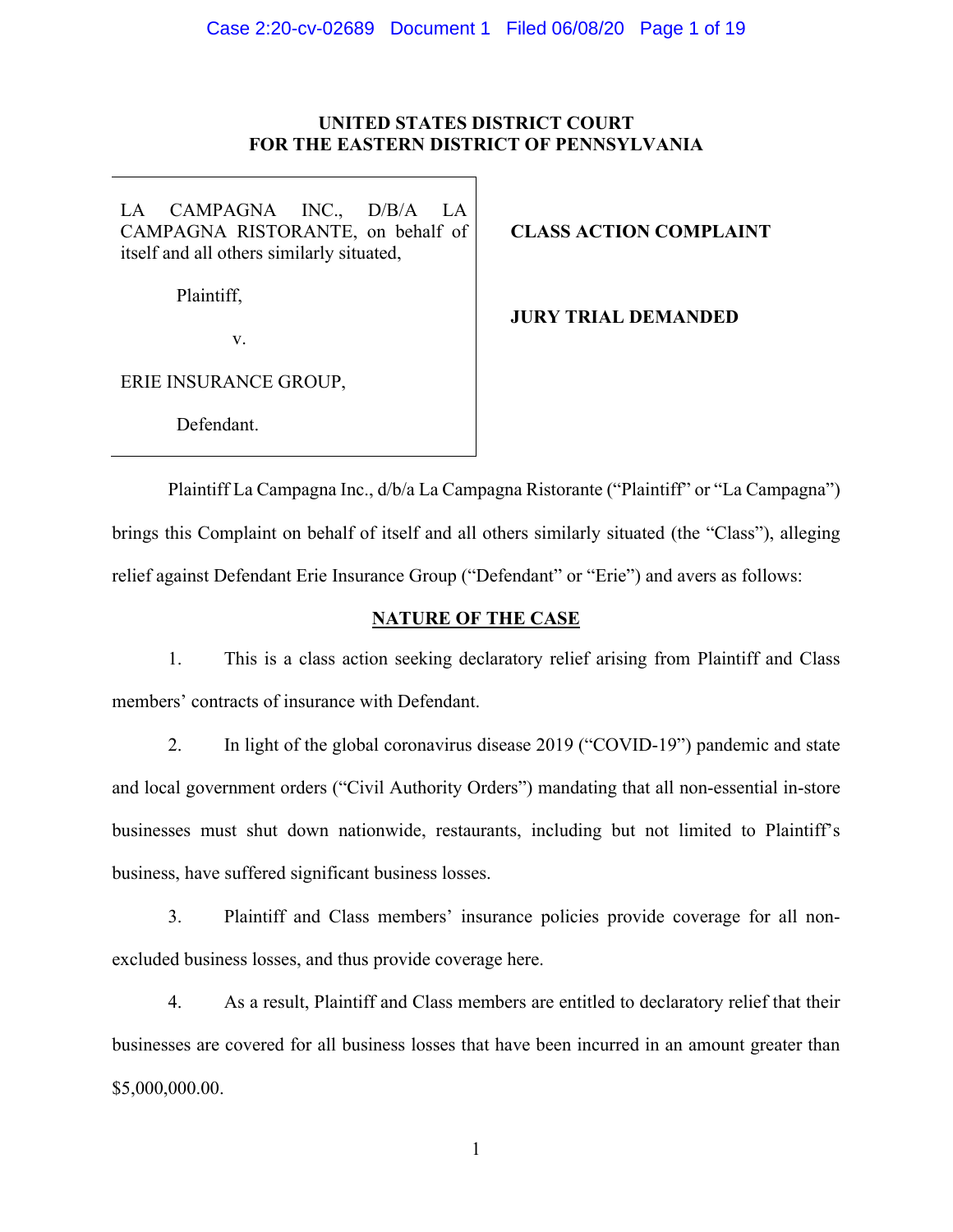#### **JURISDICTION**

5. This Court has subject-matter jurisdiction pursuant to the Class Action Fairness Act, 28 U.S.C. § 1332(d) because: (1) the matter in controversy exceeds the sum or value of \$5,000,000, exclusive of interest and costs; (2) the action is a class action; (3) there are members of the Class who are diverse from Defendant; and (4) there are more than 100 Class members.

6. This Court has personal jurisdiction over Erie. Erie's principal place of business and headquarters is located at 100 Erie Insurance Place, Erie, PA 16530. Further, at all relevant times, Erie has engaged in substantial business activities in the Commonwealth of Pennsylvania. Erie transacted, solicited, and conducted business in Pennsylvania through its employees, agents, and/or sales representatives, and derived substantial revenue from such business in Pennsylvania. Defendant purposefully availed itself of personal jurisdiction in Pennsylvania because it contracted to provide insurance to Plaintiff and Class members in Pennsylvania which is the subject of this case.

7. Venue is proper in this district pursuant to 28 U.S.C. § 1391(b)(1) and (2) because Plaintiff and Defendant are Pennsylvania corporations and because a substantial part of the events or omissions giving rise to the claim occurred in this District.

#### **PARTIES**

8. At all relevant times, Plaintiff La Campagna has been authorized to do business in the Commonwealth of Pennsylvania. La Campagna Inc. is located at 101 Hardwood Lane, Warminster, Pennsylvania 18974 and owns, operates, manages, and/or controls La Campagna Ristorante located at 1179 West Thatcher Road in Quakertown, Pennsylvania 18951 (the "Covered Property").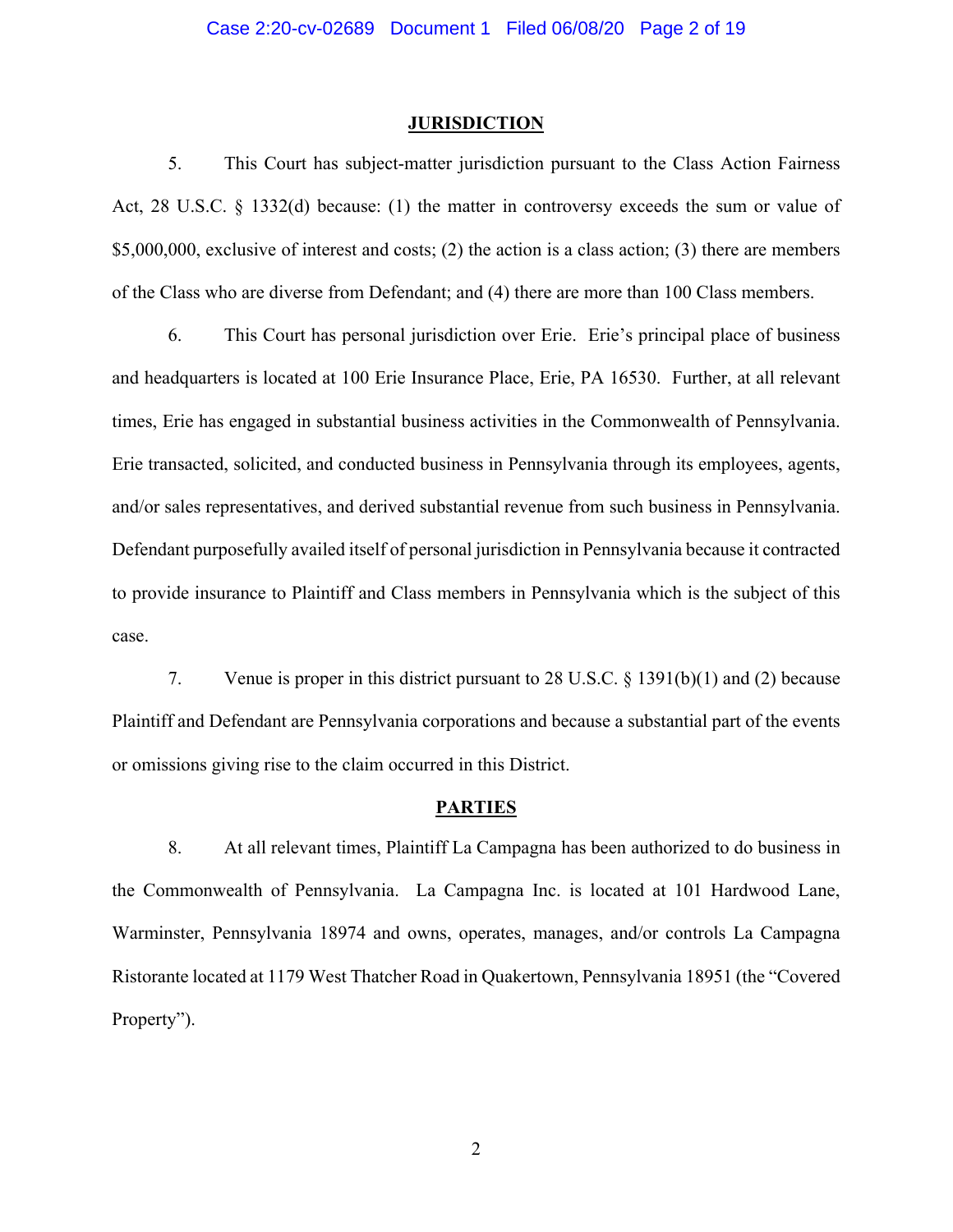#### Case 2:20-cv-02689 Document 1 Filed 06/08/20 Page 3 of 19

9. Defendant Erie is an insurance carrier headquartered at 100 Erie Insurance Place, Erie, PA 16530 and, among other things, provides business interruption insurance to Plaintiff and Class members.

10. At all relevant times, Defendant issued an insurance policy to Plaintiff (policy number is Q40 2250619 A) that included coverage for, among other things, business interruption losses, incurred by Plaintiff from April 22, 2019 until April 22, 2020. *See* Policy Declaration page, attached hereto as Exhibit 1. Plaintiff has renewed this Policy and is covered by Defendant under the same terms for the period April 22, 2020 through April 22, 2021 and has already begun making payments to Defendant for this coverage.

11. The policy, in effect at the time the Covered Property sustained business interruption losses arising out of the Civil Authority Orders described herein, includes coverage for, among other things, income protection, business personal property, civil authority and extended business income.

12. Plaintiff submitted a claim for losses which was assigned Claim No. A00002511147. On March 25, 2020, Defendant provided Plaintiff a letter denying any and all claims. *See* Denial Letter (page 1 only), attached hereto as Exhibit 2.

13. Upon information and belief, Erie will assert its insurance policies do not provide coverage for business interruption closures for all similarly situated Class members because of the exclusion in its policies "by or resulting from any virus, bacterium, or other microorganism" (the "Virus Exclusion"). Erie will also assert that there is no coverage under the policy's Business Income, Extra Expense, Civil Authority, or any other applicable provisions because they each require direct physical loss of or damage to property, which Erie will claim does not exist here or, upon information and belief, for any similarly situated Class member. *Id.* On information and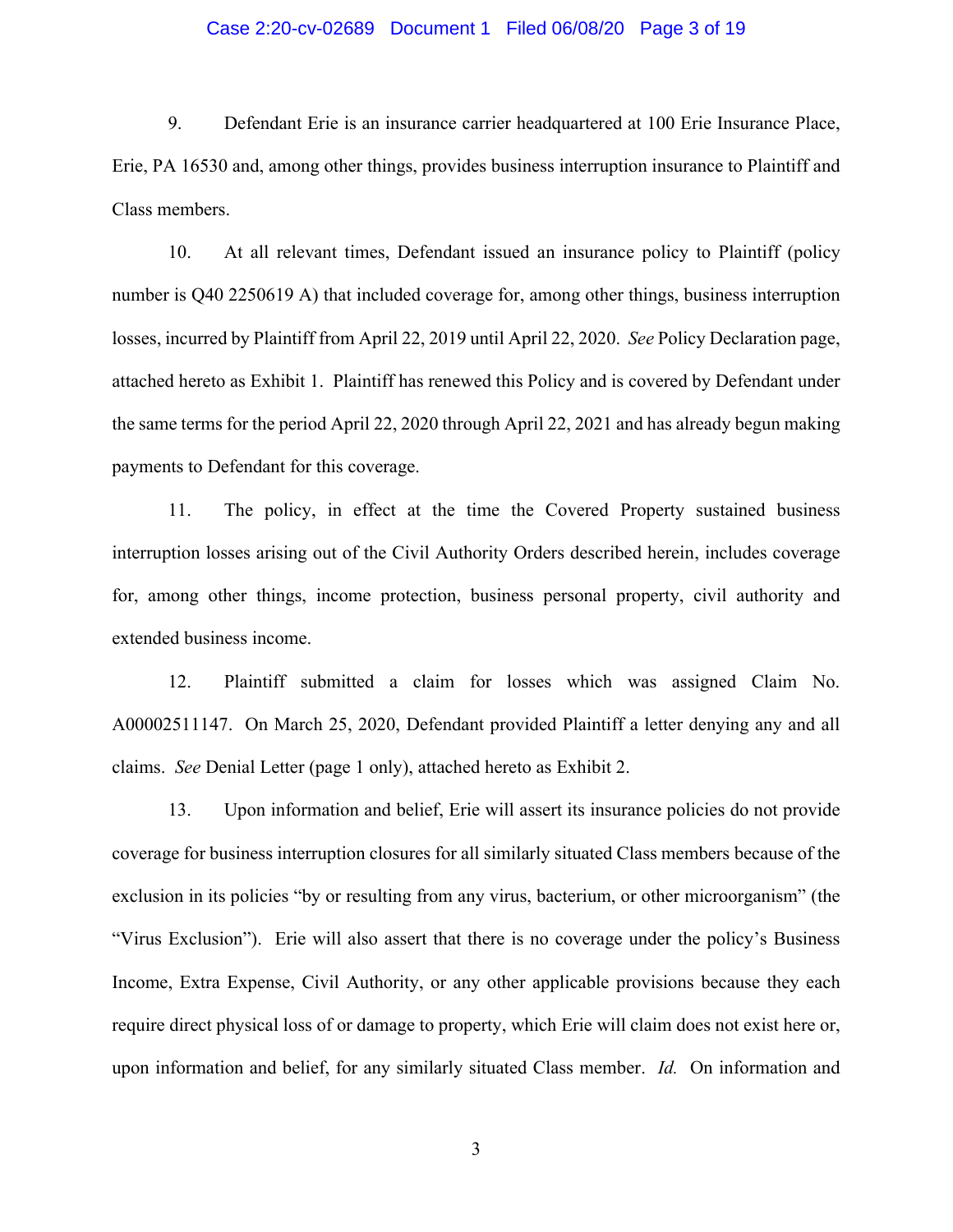belief, Erie intends to deny coverage to all Class members that file a business interruption claim in these circumstances.

# **FACTUAL BACKGROUND**

# **I. Insurance Coverage**

14. Plaintiff and Class members faithfully paid policy premiums to Defendant, specifically to provide, among other things, additional coverages in the event of business interruption or closures by order of Civil Authority and for business income loss for property loss or damage.

15. The terms of the Policy explicitly provide the insured with insurance coverage for income protection, along with any necessary extra expenses incurred, when access to the Insured's properties is specifically prohibited by Civil Authority Orders. This additional coverage is identified as coverage under "Civil Authority" and states in part as follows:

# **C. Additional Coverages**

# **1. Civil Authority**

When a peril insured against causes damage to property other than property at the premises described in the "Declarations", we will pay for the actual loss of "income" and/or "rental income" you sustain and necessary "extra expense" caused by action of civil authority that prohibits access to the premises described in the "Declarations" provided that both of the following apply:

- a. Access to the area immediately surrounding the damaged property is prohibited by civil authority as a result of the damage, and the premises described in the "Declarations" are within that area but are not more than one mile from the damaged property; and
- b. The action of civil authority is taken in response to dangerous physical conditions resulting from the damage or continuation of the peril insured against that caused the damage, or the action is taken to enable a civil authority to have unimpeded access to the damaged property.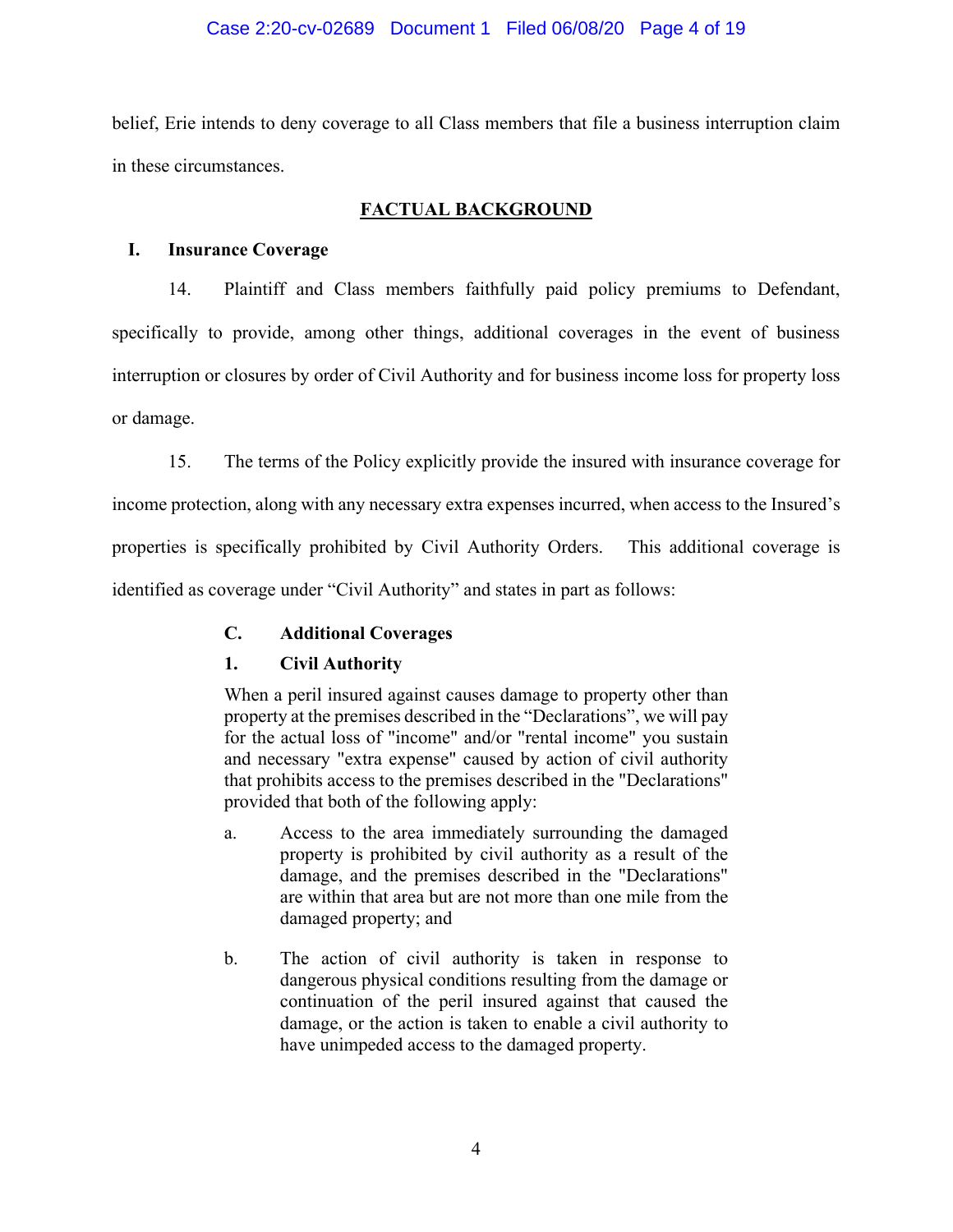#### Case 2:20-cv-02689 Document 1 Filed 06/08/20 Page 5 of 19

16. The Policy is an all-risk policy, insofar as it provides that covered causes of loss under the policy provides coverage for all covered losses, including but not limited to direct physical loss and/or direct physical damage, unless a loss is specifically excluded or limited in the Policy.

17. The Policy also provides coverage for damages resulting from "interruption of business" when there is property loss or damage.

18. The Policy's Virus Exclusion does not apply to the closure of Plaintiffs' businesses as a result of the orders issued by a Civil Authority due to the COVID-19 pandemic.

19. Nonetheless, based on information and belief, Defendant has accepted policy premiums paid by Plaintiff and the Class with no intention of providing coverage for business income losses resulting from orders of a Civil Authority that the insured businesses be shut down, or any related property damage.

20. On information and belief, Defendant asserts any losses resulting from property damage or from Civil Authority Orders to cease normal business operations are not covered under the terms of the Policy's Virus Exclusion. Defendant is wrong. The COVID-19 pandemic has caused Plaintiff and the proposed Class property damage and physical loss. Moreover, the Civil Authority Orders have also caused Plaintiff and the proposed Class to suffer compensable property damage and business losses. Further, and as a result, the aforementioned exclusion does not apply to the COVID-19 pandemic.

#### **II. The COVID-19 Pandemic**

21. The scientific community, and those personally affected by the virus, recognize COVID-19 as a cause of real physical loss and damage. It is clear that contamination of the Insured Properties would be a direct physical loss requiring remediation to clean the surfaces of the dental practice.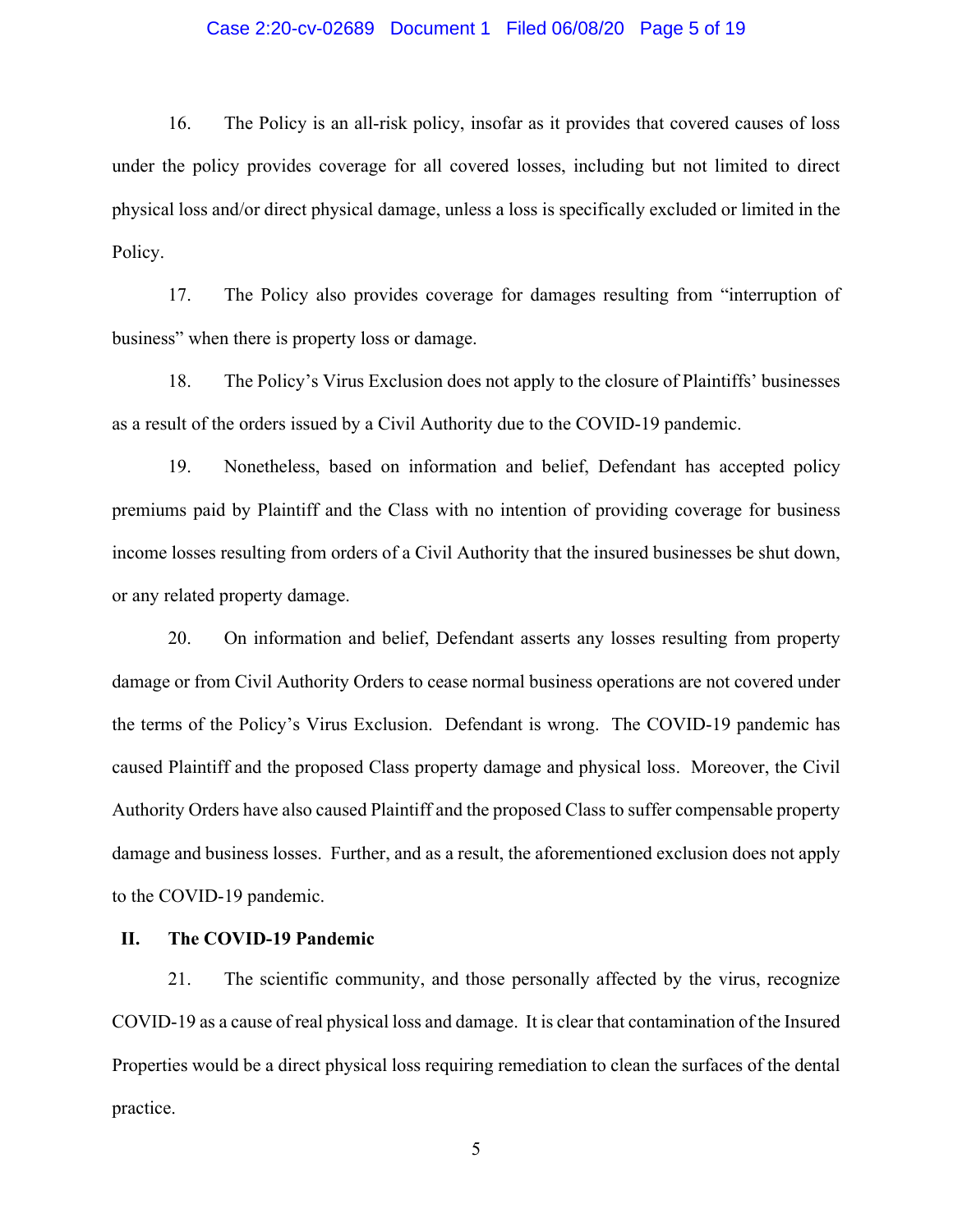#### Case 2:20-cv-02689 Document 1 Filed 06/08/20 Page 6 of 19

22. On information and belief, the virus that causes COVID-19 remains stable and transmittable: in airborne aerosols for up to three hours; on copper for up to four hours; on cardboard for up to 24 hours; and on plastic and stainless steel for up to two to three days. *See* <https://www.nih.gov/news-events/news-releases/new-coronavirus-stable-hours-surfaces> (last visited April 9, 2020).

23. The CDC has issued a guidance recommending that gatherings of more than 10 people must not occur. People in congregate environments, which are places where people live, eat, and sleep in close proximity, face increased danger of contracting COVID-19.

24. The global Coronavirus pandemic is exacerbated by the fact that the deadly virus physically infects and stays on surfaces of objects or materials, "fomites," for up to twenty-eight (28) days.

25. China, Italy, France, and Spain have implemented procedures requiring the cleaning and disinfection of public areas prior to allowing them to re-open publicly due to COVID-19 contamination.

#### **III. Civil Authority**

A. Pennsylvania

26. On March 6, 2020, Pennsylvania Governor Tom Wolf issued a Proclamation of Disaster Emergency, the first formal recognition of an emergency situation in the Commonwealth as a result of COVID-19. *See* Exhibit 3.

27. On March 19, 2020 Governor Wolf issued an Order requiring all non-lifesustaining businesses in Commonwealth to cease operations and close all physical locations. Businesses that were permitted to remain open were required to follow "social distancing practices and other mitigation measures defined by the Centers for Disease Control.";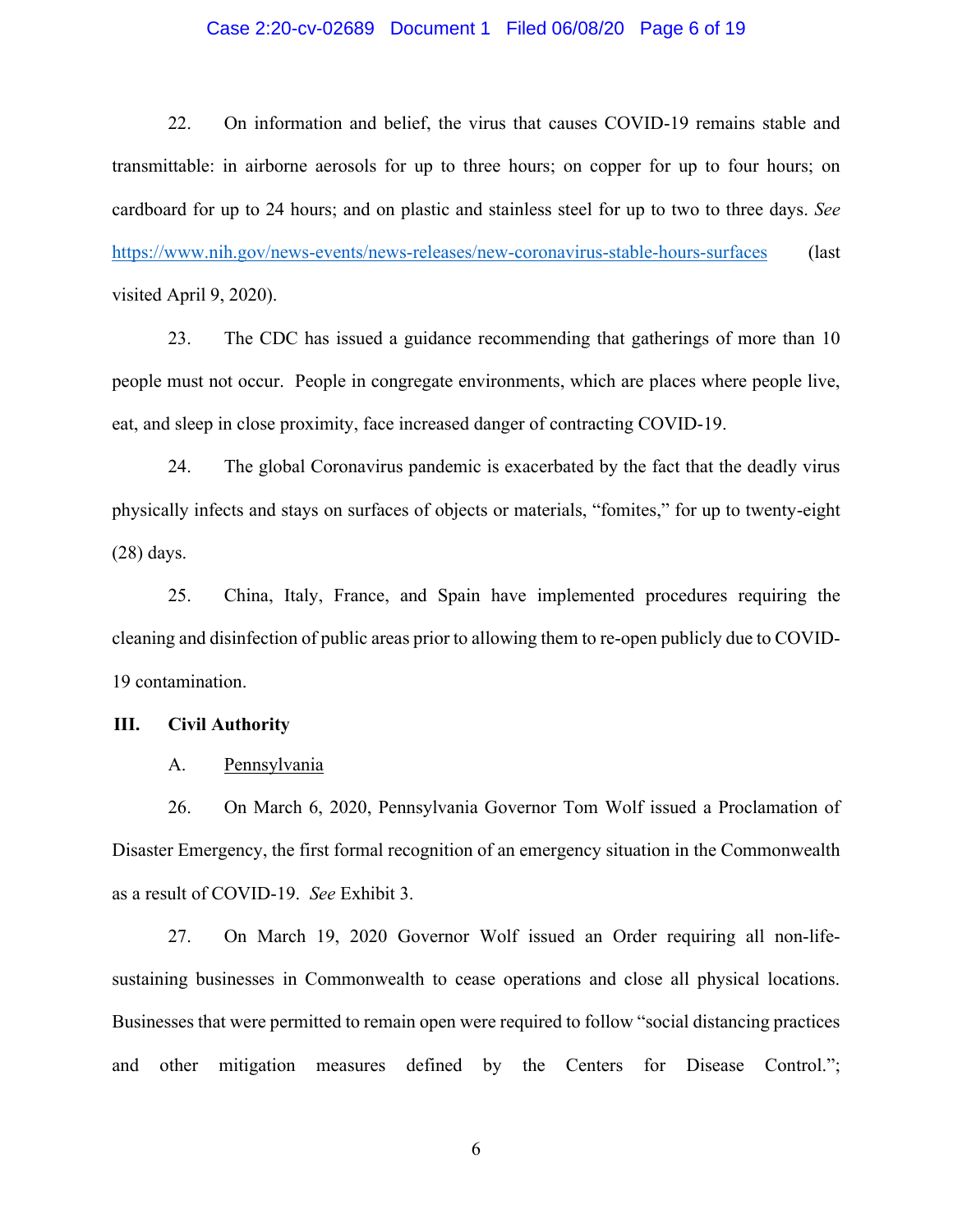#### Case 2:20-cv-02689 Document 1 Filed 06/08/20 Page 7 of 19

[https://www.scribd.com/document/452416027/20200319-TWW-COVID-19-Business-Closure-](https://www.scribd.com/document/452416027/20200319-TWW-COVID-19-Business-Closure-Order)[Order](https://www.scribd.com/document/452416027/20200319-TWW-COVID-19-Business-Closure-Order) (last visited April 7, 2020).

28. On March 23, 2020, Governor Wolf issued a Stay-at-Home Order for residents of Philadelphia, Allegheny, Bucks, Chester, Delaware, Monroe, and Montgomery Counties. *See*  Exhibit 4. On that same date, the Pennsylvania Department of Health issued a similar Order, noting that "operation of non-life-sustaining businesses present the opportunity for unnecessary gatherings, personal contact and interaction that will increase the risk of transmission and the risk of community spread of COVID–19." *See* Exhibit 5.

29. On April 1, 2020, Governor Wolf extended the March 23, 2020 Stay at Home Order to the entire Commonwealth of Pennsylvania. *See* Exhibit 6.

30. The Pennsylvania Supreme Court recently clarified the Governor's Orders and supported Plaintiff's position that physical loss and damage exists resulting in coverage here. *See Friends of DeVito, et. al v. Wolf*, No. 68 MM 2020 (Pa. April 13, 2020).

31. On April 20, 2020, Governor Wolf and Pennsylvania Secretary of Health extended the statewide stay-at-home orders through Friday, May 8, 2020. [https://www.governor.pa.gov/newsroom/gov-wolf-sec-of-health-extend-statewide-stay-at-home](https://www.governor.pa.gov/newsroom/gov-wolf-sec-of-health-extend-statewide-stay-at-home-order-until-may-8/)[order-until-may-8/](https://www.governor.pa.gov/newsroom/gov-wolf-sec-of-health-extend-statewide-stay-at-home-order-until-may-8/) (last visited April 22, 2020).

32. On May 7, 2020, Governor Wolf again extended the statewide stay-at-home orders through June 4, 2020. *See* [https://www.governor.pa.gov/wp-content/uploads/2020/05/20200507-](https://www.governor.pa.gov/wp-content/uploads/2020/05/20200507-TWW-Stay-at-Home-Order-Amendment.pdf) [TWW-Stay-at-Home-Order-Amendment.pdf](https://www.governor.pa.gov/wp-content/uploads/2020/05/20200507-TWW-Stay-at-Home-Order-Amendment.pdf) (last visited May 31, 2020)

B. Other States

33. The shut-down Civil Authority Orders issued by Pennsylvania authorities covering Pennsylvania non-essential businesses are similar to Civil Authority Orders that have been issued nationwide by state and local civil authorities. *See* [https://www.wsj.com/articles/a-state-by-state-](https://www.wsj.com/articles/a-state-by-state-guide-to-coronavirus-lockdowns-11584749351)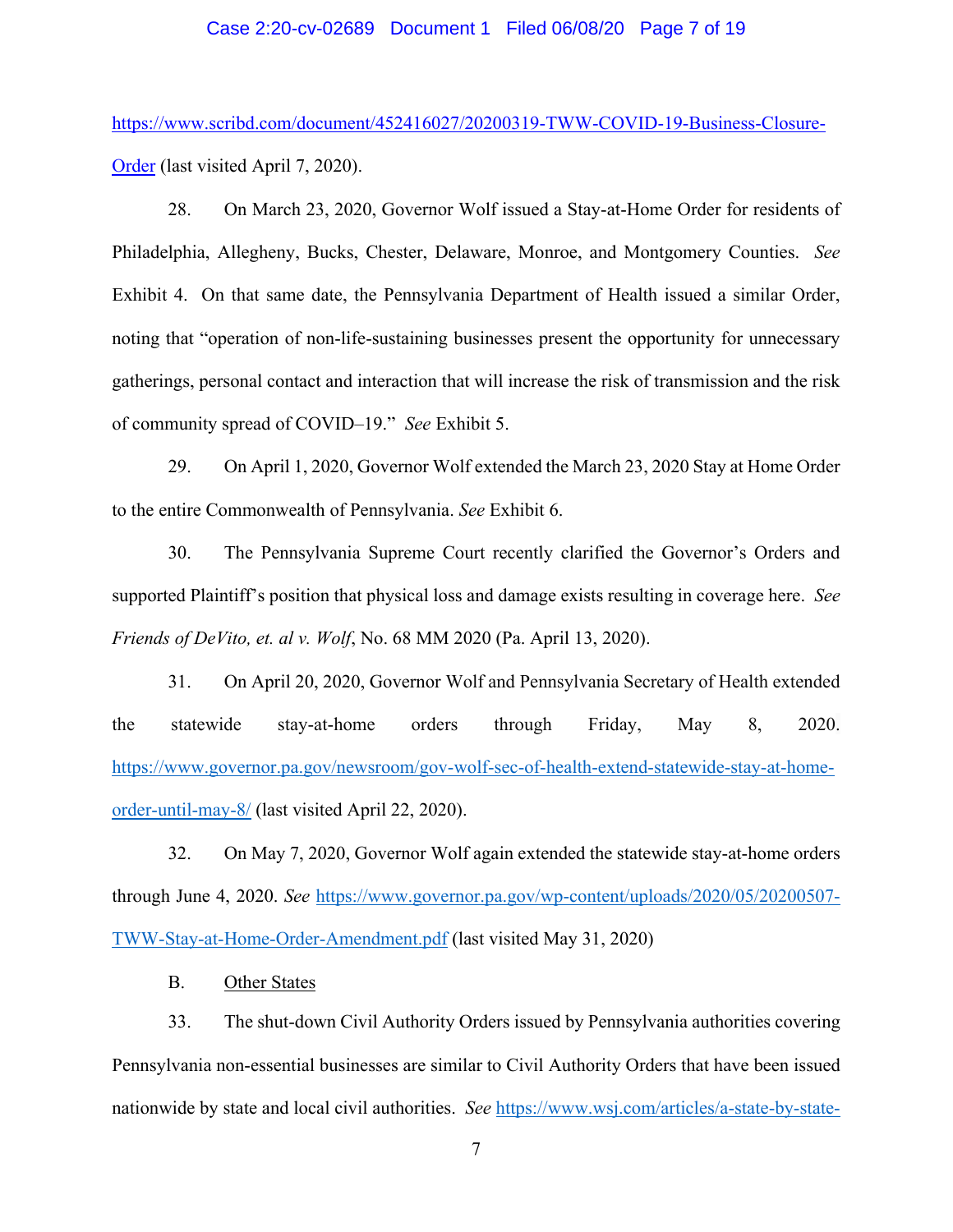[guide-to-coronavirus-lockdowns-11584749351.](https://www.wsj.com/articles/a-state-by-state-guide-to-coronavirus-lockdowns-11584749351) Defendant operates the District of Columbia and in the following states:

- *1. Illinois*
	- **Travel outside home:** Only for essential needs/work.
	- **Gatherings:** 10-person limit.
	- **Businesses:** Nonessential businesses are limited to minimum operations or remote work.
	- **Quarantines:** No statewide directive.
	- **Bars/restaurants:** Dine-out only.
	- **Beaches/parks:** State parks, fish and wildlife areas, recreational areas and historic sites are closed.
- *2. Indiana*
	- **Travel outside home:** Only for essential needs/work.
	- **Gatherings:** 10-person limit.
	- **Businesses:** Nonessential businesses are limited to minimum operations or remote work.
	- **Quarantines:** No statewide directive.
	- **Bars/restaurants:** Dine-out only.
	- **Beaches/parks:** Hiking, biking, fishing, boating, birding, hunting and camping are allowed with social distancing.
- *3. Kentucky*
	- **Travel outside home:** Travel outside the state is restricted to essential needs/work.
	- **Gatherings:** Mass gatherings prohibited; smaller gatherings are allowed with social distancing.
	- **Businesses:** Nonessential retail must close.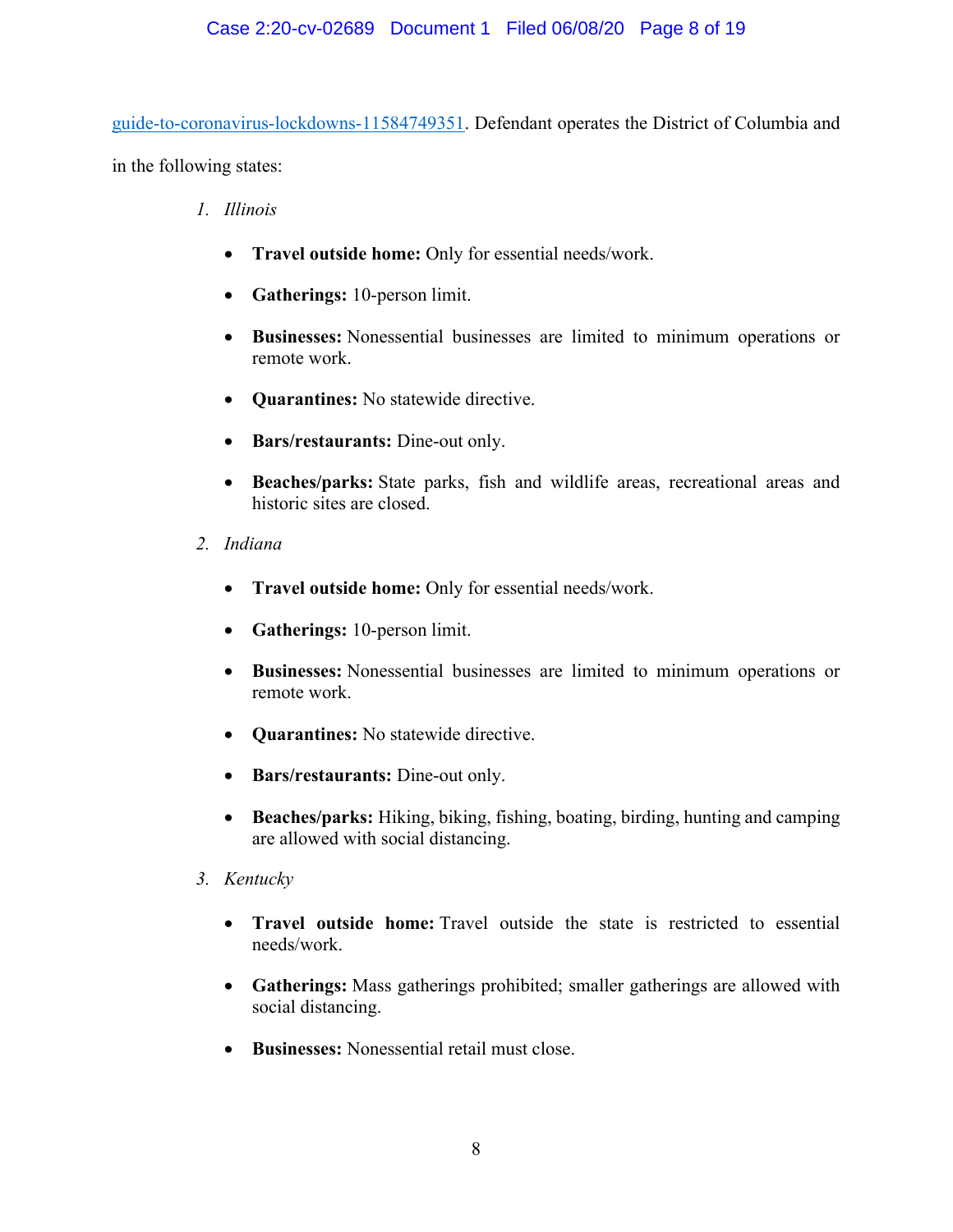- **Quarantines:** Anybody coming in from out of state—including residents must self-quarantine for 14 days upon return.
- **Bars/restaurants:** Dine-out only.
- **Beaches/parks:** State parks closed for overnight stays.
- *4. Maryland*
	- **Travel outside home:** Only for essential needs/work.
	- **Gatherings:** 10-person limit.
	- **Businesses:** Nonessential businesses are limited to minimum operations or remote work. Senior-citizen activities centers are closed.
	- **Quarantines:** People traveling into Maryland from anywhere outside Maryland are required to self-quarantine for 14 days with limited exceptions. (Guidance)
	- **Bars/restaurants:** Dine-out only.
	- **Beaches/parks:** State park beaches are closed. Some parks remain open.
- *5. New York*
	- **Travel outside home:** Only for essential needs/work. Individuals age 70 and older and those with compromised immune systems must stay home and limit home-visitation to immediate family members or close friends.
	- **Gatherings:** Nonessential gatherings are prohibited.
	- **Businesses:** Nonessential businesses limited to minimum operations or remote work. (Guidance)
	- **Quarantines:** No mandatory quarantine for out-of-state travelers. Mandatory quarantines for people who have been in close contact with a Covid-19 patient.
	- **Bars/restaurants:** Dine-out only.
	- **Beaches/parks:** Social distancing at state parks.
- *6. North Carolina*
	- **Travel outside home:** Only for essential needs/work.
	- **Gatherings:** 10-person limit.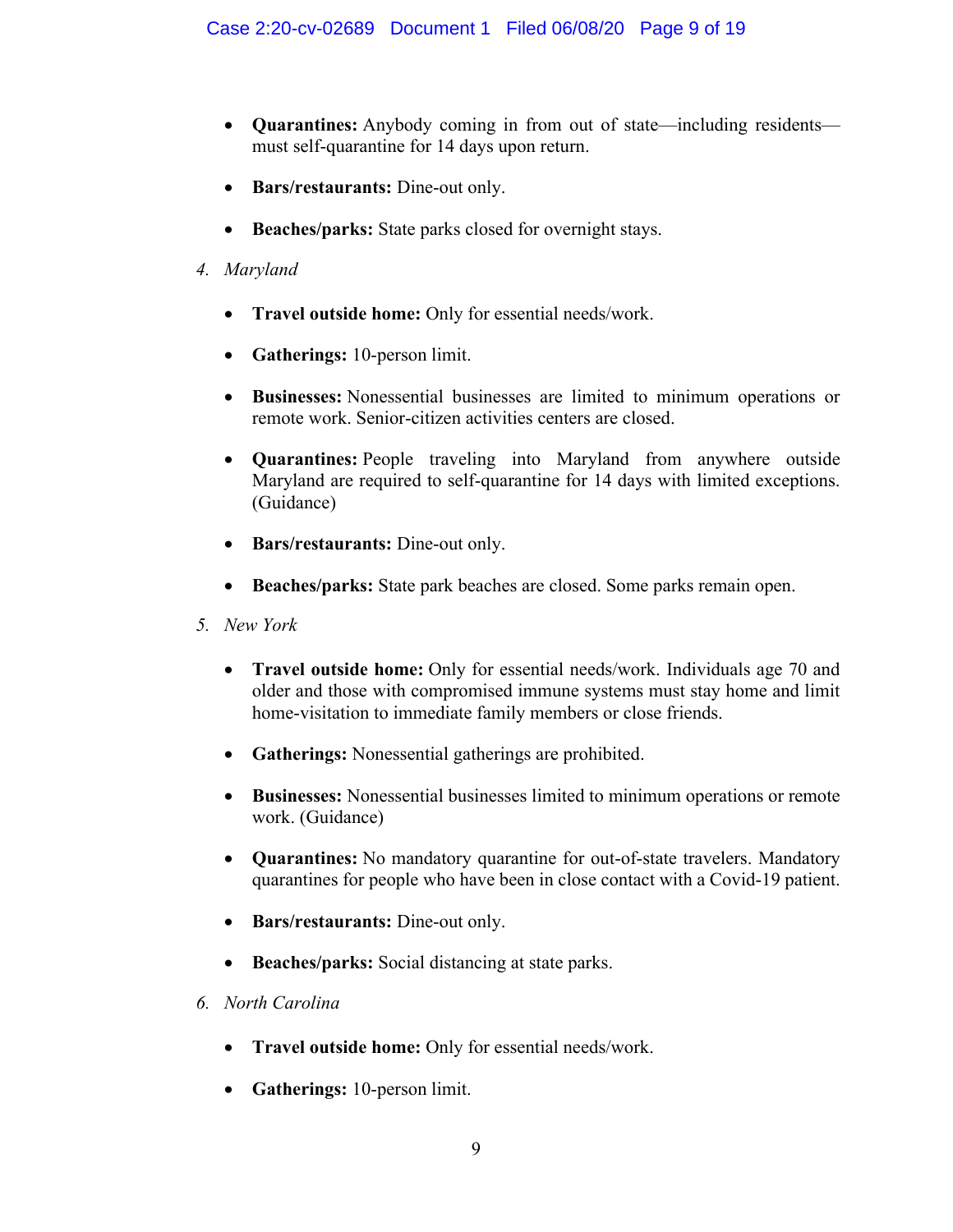- **Businesses:** Nonessential businesses are limited to minimum operations or remote work.
- **Quarantines:** No statewide directive.
- **Bars/restaurants:** Dine-out only.
- **Beaches/parks:** People may go to public parks and outdoor recreation areas unless locally restricted.
- *7. Ohio*
	- **Travel outside home:** Only for essential needs/work.
	- **Gatherings:** 10-person limit.
	- **Businesses:** Nonessential businesses and operations must cease all activities except minimum basic operations.
	- **Quarantines:** Travelers arriving in Ohio should self-quarantine for 14 days with limited exceptions.
	- **Bars/restaurants:** Dine-out only.
	- **Beaches/parks:** Wildlife areas, forests and nature preserves remain open.
- *8. Pennsylvania*
	- **Travel outside home:** Only for essential needs/work.
	- **Gatherings:** Gatherings are generally prohibited.
	- **Businesses:** Non-life-sustaining businesses must close or operate remotely.
	- **Quarantines:** No statewide directive.
	- **Bars/restaurants:** Dine-out only.
	- **Beaches/parks:** Trails, lakes, roads and parking are limited to "passive and dispersed recreation."
- *9. Tennessee*
	- **Travel outside home:** Only for essential needs/work.
	- **Gatherings:** Social gatherings of 10 or more people prohibited.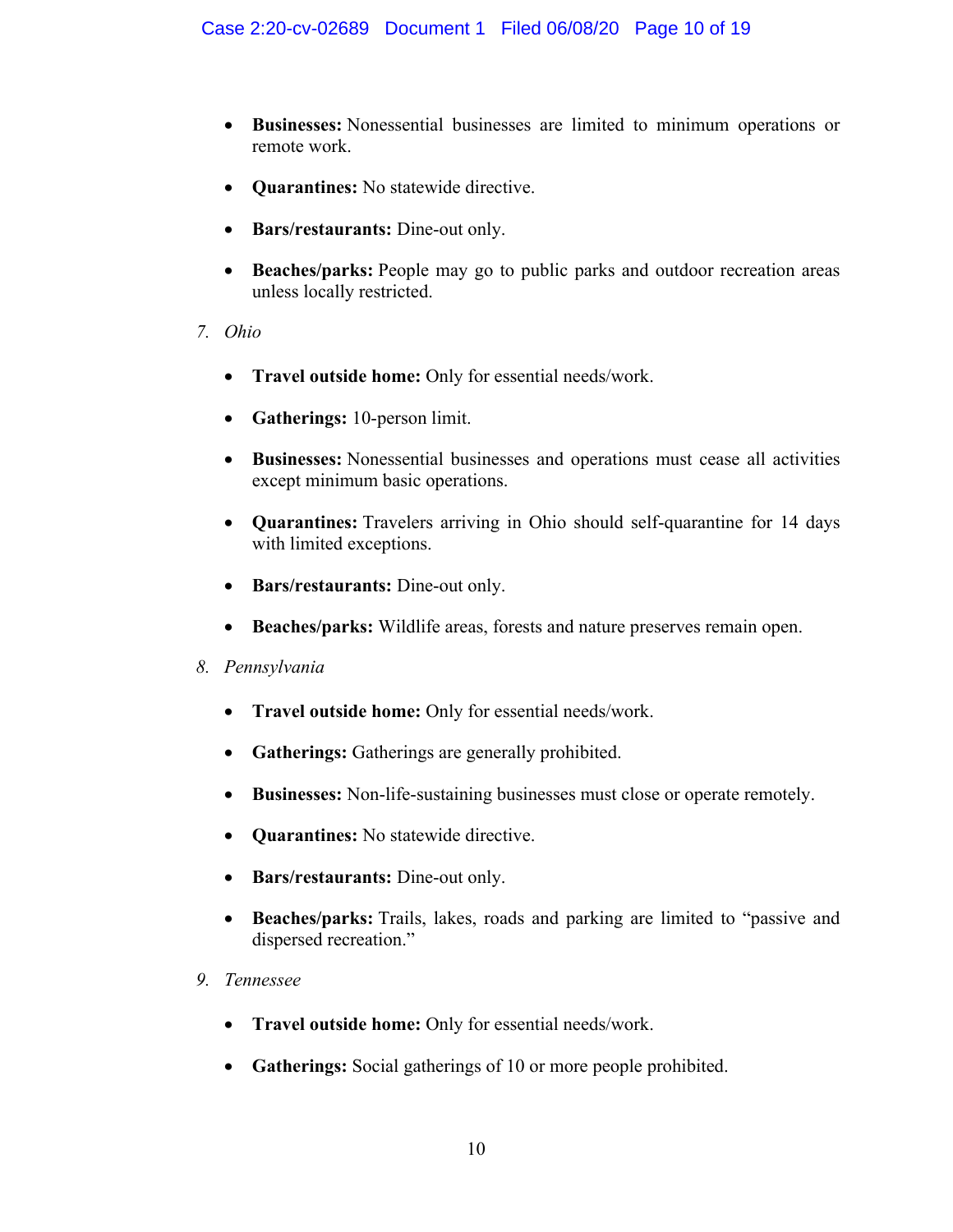- **Businesses:** Nonessential businesses are limited to minimum operations or remote work.
- **Quarantines:** No statewide directive.
- **Bars/restaurants:** Dine-out only.
- **Beaches/parks:** Most state parks have reopened for day-use only.

# *10. Virginia*

- **Travel outside home:** Only for essential needs/work.
- **Gatherings:** 10-person limit.
- **Businesses:** Recreation and entertainment businesses must close.
- **Quarantines:** No statewide directive.
- **Bars/restaurants:** Dine-out only.
- **Beaches/parks:** Beaches are closed except for fishing and exercising. State parks are open for day-use activities. Campgrounds are closed.

# *11. West Virginia*

- **Travel outside home:** Only for essential needs/work.
- **Gatherings:** Five-person limit with some exceptions.
- **Businesses:** Nonessential businesses are limited to minimum operations or remote work.
- **Quarantines:** Two-week mandatory quarantines for people traveling into West Virginia from areas of substantial community spread of Covid-19.
- **Bars/restaurants:** Dine-out only.
- **Beaches/parks:** Park lodges, cabins and campgrounds are closed.

# *12. Wisconsin*

- **Travel outside home:** Only for essential needs/work.
- **Gatherings:** All public and private gatherings are prohibited with limited exceptions.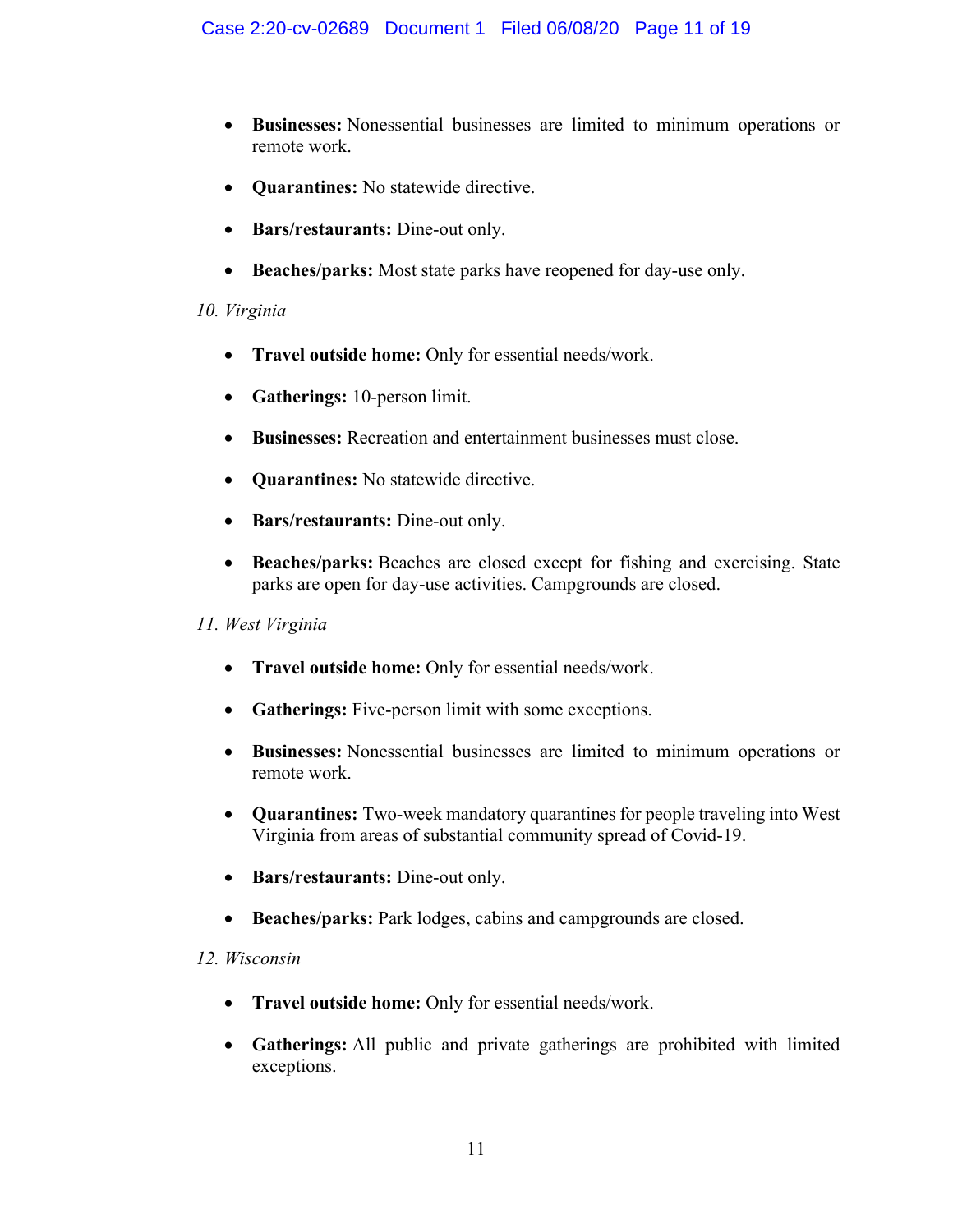- **Businesses:** Nonessential businesses are limited to minimum operations or remote work.
- **Quarantines:** No mandatory quarantine for out-of-state travelers. Selfquarantine recommended for out-of-state travelers.
- **Bars/restaurants:** Dine-out only.
- **Beaches/parks:** Many state parks are closed. Campgrounds are closed.
- 34. Further, on April 10, 2020 President Trump indicated his support insurance

coverage for business loss like that suffered by Plaintiff and the proposed Class:

REPORTER: Mr. President may I ask you about credit and debt as well. Many American individuals, families, have had to tap their credit cards during this period of time. And businesses have had to draw down their credit lines. Are you concerned Mr. President that that may hobble the U.S. economy, all of that debt number one? And number two, would you suggest to credit card companies to reduce their fees during this time?

PRESIDENT TRUMP: Well it's something that we've already suggested, we're talking to them. *Business interruption insurance*, I'd like to see these insurance companies—you know you have people that have paid. When I was in private I had business interruption. When my business was interrupted through a hurricane or whatever it may be, I'd have business where I had it, I did not always have it, sometimes I had it, sometimes, I had a lot of different companies. *But if I had it I'd expect to be paid*. You have people. I speak mostly to the restaurateurs, where they have a restaurant, they've been paying for 25, 30, 35 years, business interruption. They've never needed it. All of a sudden they need it. And I'm very good at reading language. I did very well in these subjects, OK. And I do not see the word pandemic mentioned. Now in some cases it is, it's an exclusion. But in a lot of cases I do not see it. I do not see it referenced. And they do not want to pay up. I would like to see the insurance companies pay if they need to pay, if it's fair. And they know what's fair, and I know what's fair, I can tell you very quickly. But business interruption insurance, that's getting a lot money to a lot of people. And they've been paying for years, sometimes they just started paying, but you have people that have never asked for business interruption insurance, and they've been paying a lot of money for a lot of years for the privilege of having it, and then when they finally need it, the insurance company says 'we're not going to give it.' We ca not let that happen.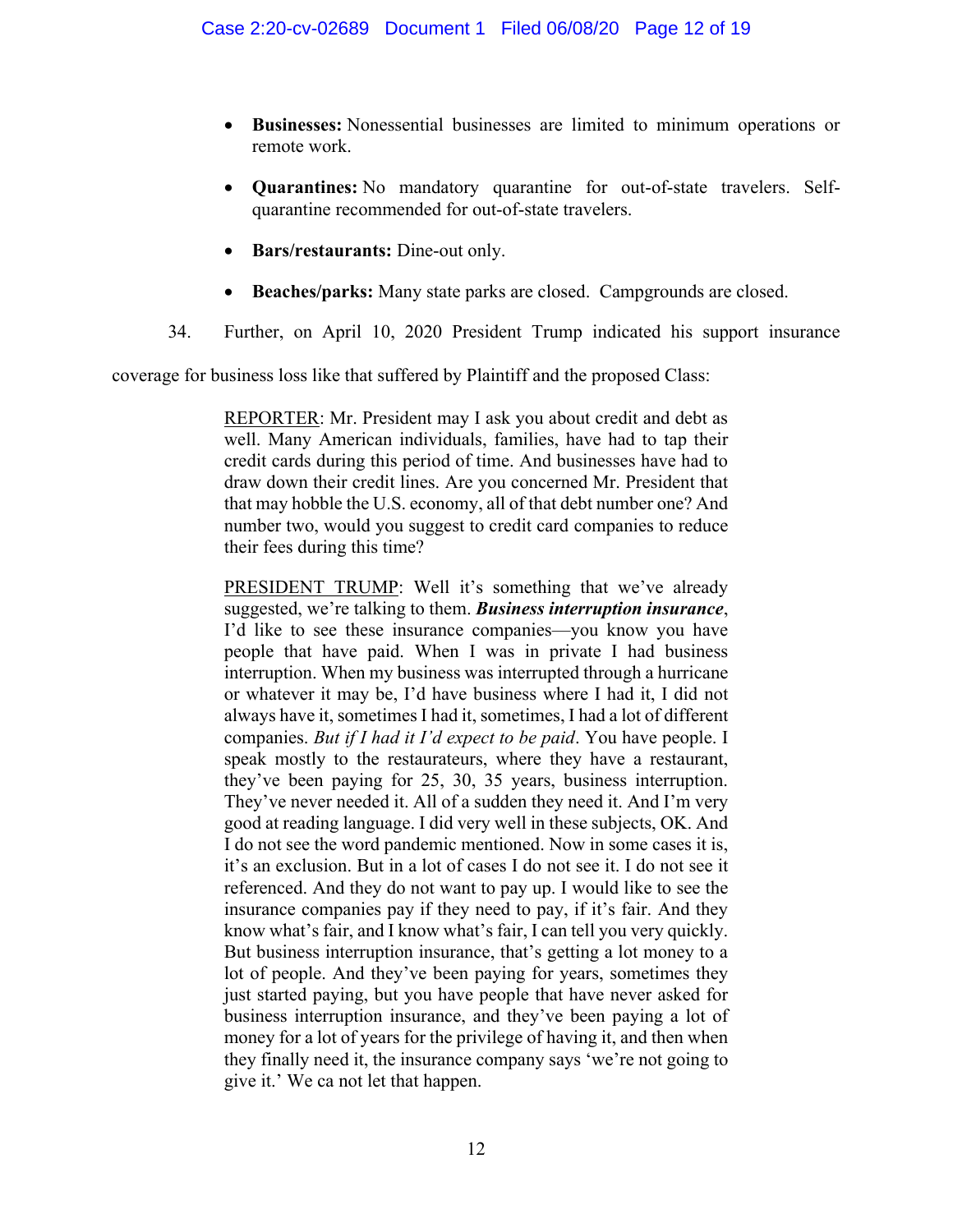#### Case 2:20-cv-02689 Document 1 Filed 06/08/20 Page 13 of 19

<https://youtu.be/cMeG5C9TjU> (last visited on April 17, 2020) (emphasis added).

- 35. The President is articulating a few core points:
	- a. Business interruption is a common type of insurance.
	- b. Businesses pay in premiums for this coverage and should reasonably expect they'll receive the benefit of the coverage.
	- c. The COVID-19 pandemic should be covered unless there is a specific exclusion for pandemics.
	- d. If insurers deny business loss coverage due to the COVID-19 pandemic, they would be acting in bad faith.

36. The Civil Authority Orders and proclamations referenced herein, as they relate to the closure of all "non-life- sustaining businesses," evidence an awareness on the part of both state and local governments that COVID-19 causes damage to property. This is particularly true for businesses such as Plaintiff's, where customer or client interaction and personal contact results in a heightened risk of the property becoming contaminated.

#### **IV. Impact on Plaintiff and the Class**

37. Prior to March 16, 2020, Plaintiff was opened to all customers from Wednesday through Saturday from 5 p.m. to 11:30 p.m., and Friday Sunday, 5 p.m. to 9 p.m. As a result of the Orders referenced herein, Plaintiff shut its doors to customers on March 16, 2020 and continues to be shut down for on-premises dining. *See* [http://www.lacampagnabucks.com](http://www.lacampagnabucks.com/) (last visited June 3, 2020). Since the Civil Authority Order requiring its shutdown, La Campagna continues to offer carryout and delivery services from 4 p.m. to 7 p.m. Wednesday through Sunday – LIMITED MENU. During this time, its indoor dining room and outside dining remain closed to customers.

38. Plaintiff's business loss occurred on March 16, 2020 when Pennsylvania Civil Authorities required all businesses to cease non-essential operations at the end of the business day on March 16, 2020.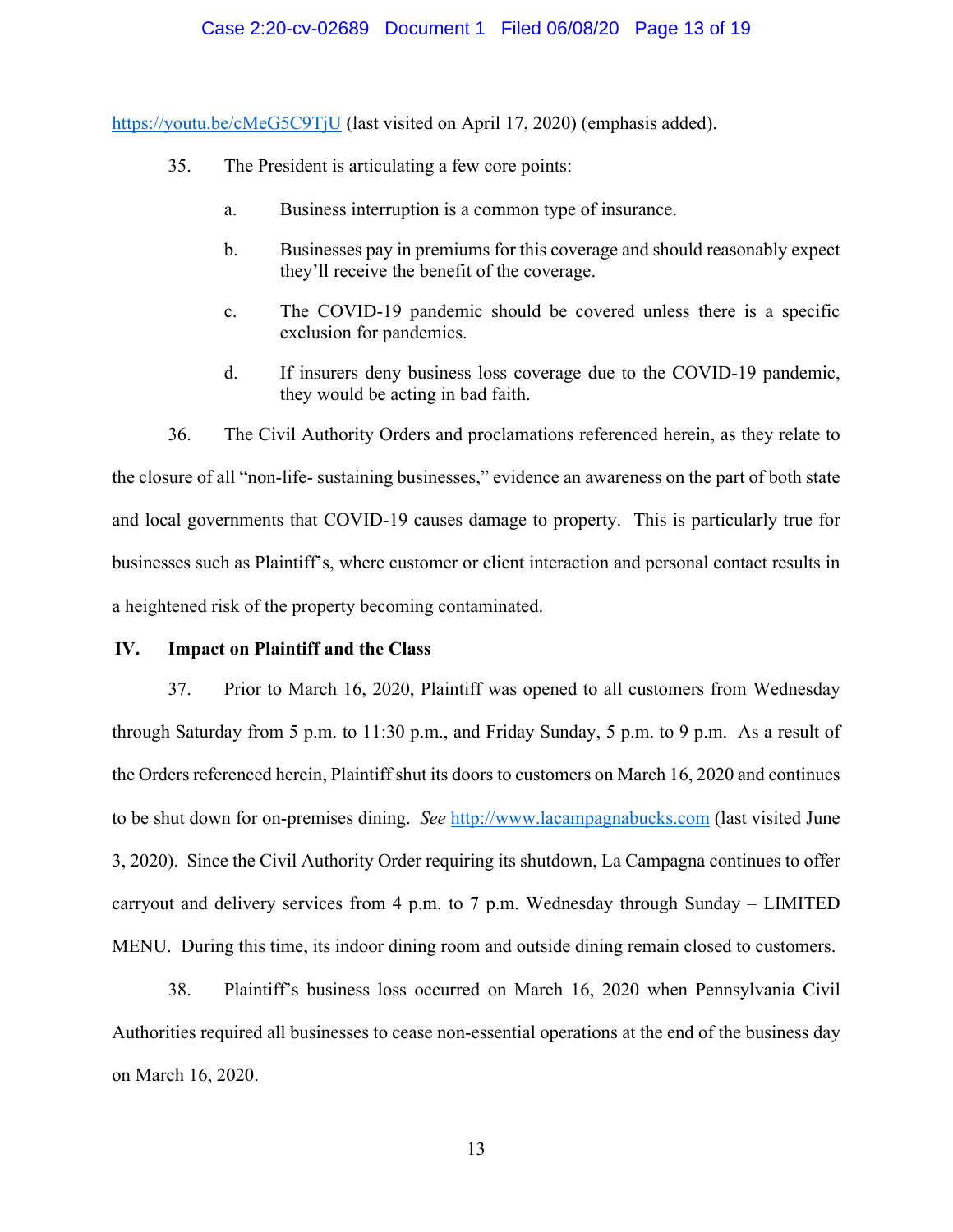#### Case 2:20-cv-02689 Document 1 Filed 06/08/20 Page 14 of 19

39. As a further direct and proximate result of the Orders, Plaintiff was forced to lay off two employees in March and April, but has since hired these employees back on a limited basis to assist with carryout and takeout orders.

40. Plaintiff's business, like that of other Class members, is not a closed environment, and because people – staff, customers, community members, and others – constantly cycle in and out of the restaurant, there is an ever-present risk that the Insured Property is contaminated and would continue to be contaminated.

41. Businesses like the Plaintiff's are more susceptible to being or becoming contaminated, as both respiratory droplets and fomites are more likely to be retained on the Insured Property and remain viable for far longer as compared to other types of businesses.

42. Plaintiff's business is also highly susceptible to rapid person-to-property transmission of the virus, and vice-versa, because the service nature of the business places staff and customers in close proximity to the property and to one another.

43. A declaratory judgment determining that the insureds are entitled to business loss coverage under the Policy is necessary to prevent Plaintiff and Class members from being left without bargained-for insurance coverage required to ensure the survival of their child care centers due to the Civil Authorities' response to the COVID-19 pandemic. As a result of these Civil Authority Orders, Plaintiff and Class members have incurred, and continue to incur, among other things, a substantial loss of business income and additional expenses, which losses are covered under the terms of Defendant's insurance policies.

#### **CLASS ALLEGATIONS**

44. Plaintiff brings this action pursuant to Federal Rules of Civil Procedure 23(b)(2) on behalf of the following Class: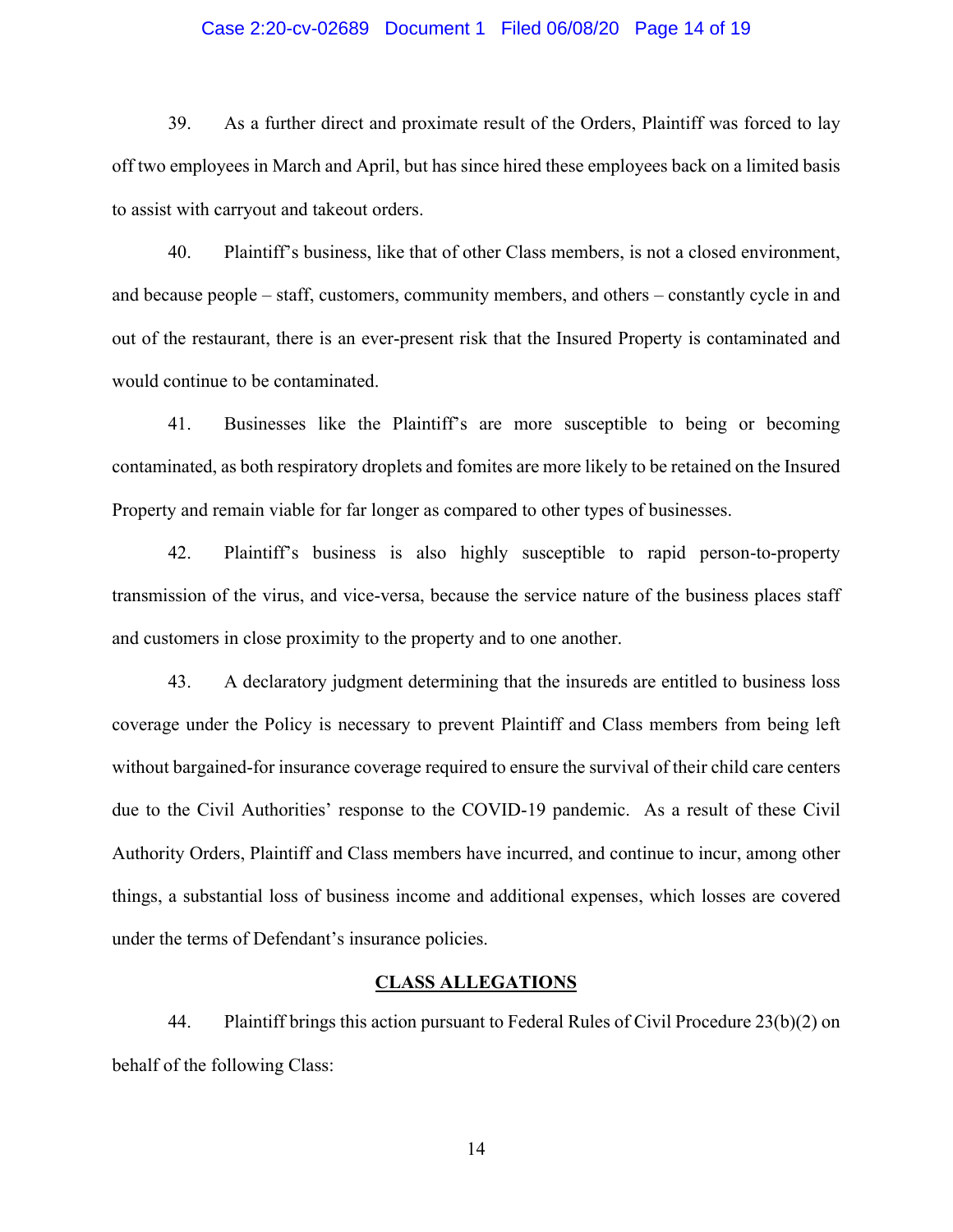#### Case 2:20-cv-02689 Document 1 Filed 06/08/20 Page 15 of 19

All restaurants that have suffered business interruption and lost income as a result of Civil Authority Orders issued in response to the COVID-19 pandemic.

45. Upon information and belief, Defendant does not cover business interruption in contravention to the uniform language contained in the insurance policies it has issued to restaurants.

46. The exact number of the Class members is unknown as such information is in exclusive control of Defendant. However, due to the nature and commerce involved, Plaintiff believes the Class consists of thousands of insureds nationwide, making joinder of the Class members impractical.

47. Common questions of law and fact affect the right of each Class member. Plaintiff is seeking Declaratory Relief for all Class members with similar polices to Plaintiff. Declaratory relief will permit adjudication of the rights of all parties as to whether Defendant's policies provide coverage for business interruptions losses the Class has suffered as a result of property loss and the Civil Authority Orders.

48. Common questions of law and fact that affect the Class members include, but are not limited to:

- a. Whether Defendant was legally obligated to pay for business interruption as a result of Civil Authority Orders issued in response to the COVID-19 pandemic;
- b. Whether Plaintiff and Class members have suffered physical "loss" or damage in accordance with the terms and conditions of Defendant's business interruption insurance policies;
- c. Whether Plaintiff and Class members are excluded from coverage for losses they suffered due to the Civil Authority Orders as a result of the Virus Exclusion(s) contained in Defendant's insurance policies;
- d. Whether Defendant is justified in denying Plaintiff and Class members' claims.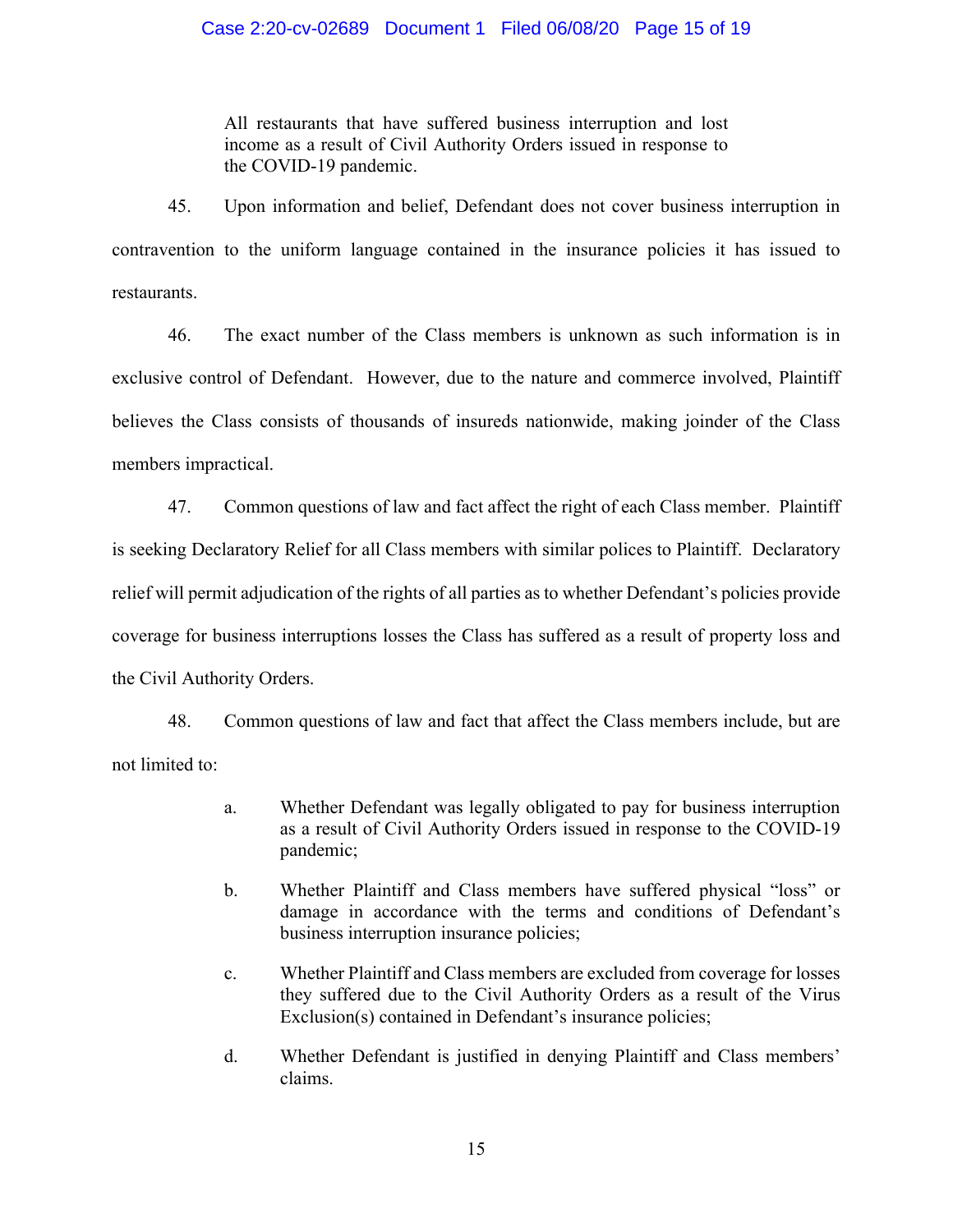### Case 2:20-cv-02689 Document 1 Filed 06/08/20 Page 16 of 19

49. The claims and defenses of Plaintiff, as a representative plaintiff, are typical of the claims and defenses of the Class because Defendant wrongfully denied that its policy covers claims to Plaintiff and the Class members.

50. Plaintiff, as a representative plaintiff, will fairly and adequately assert and protect the interests of the Class.

- a. Plaintiff has hired attorneys who are experienced in prosecuting class actions and will adequately represent the interests of the Class; and
- b. Plaintiff has no conflict of interest that will interfere with the maintenance of a class action.

51. A class action provides a fair and efficient method for adjudication of the controversy for the following reasons:

- a. Prosecution of separate actions by individual Class members would create a risk of inconsistent and varying results against Defendant when confronted with incompatible standards of conduct; and
- b. Adjudications with respect to individual Class members could, as a practical matter, be dispositive of any interest of other members not parties to such adjudications and substantially impair their ability to protect their interests.
- 52. In addition to denying claims that have been filed like the Plaintiff's here (*see* Ex.

2), Defendant has taken steps to discourage the Class from submitting claims under their policies. Upon information and belief, Defendant has sent a uniform letter to all insurance brokers and has advised them to advise Class members that insureds do not have a claim under the terms of their policy(ies). For this reason, Declaratory relief for the entire class is appropriate and necessary.

# **CAUSE OF ACTION**

# **DECLARATORY RELIEF**

53. Plaintiff re-alleges and incorporates by reference into this cause of action each and

every allegation set forth in each and every paragraph of this Complaint.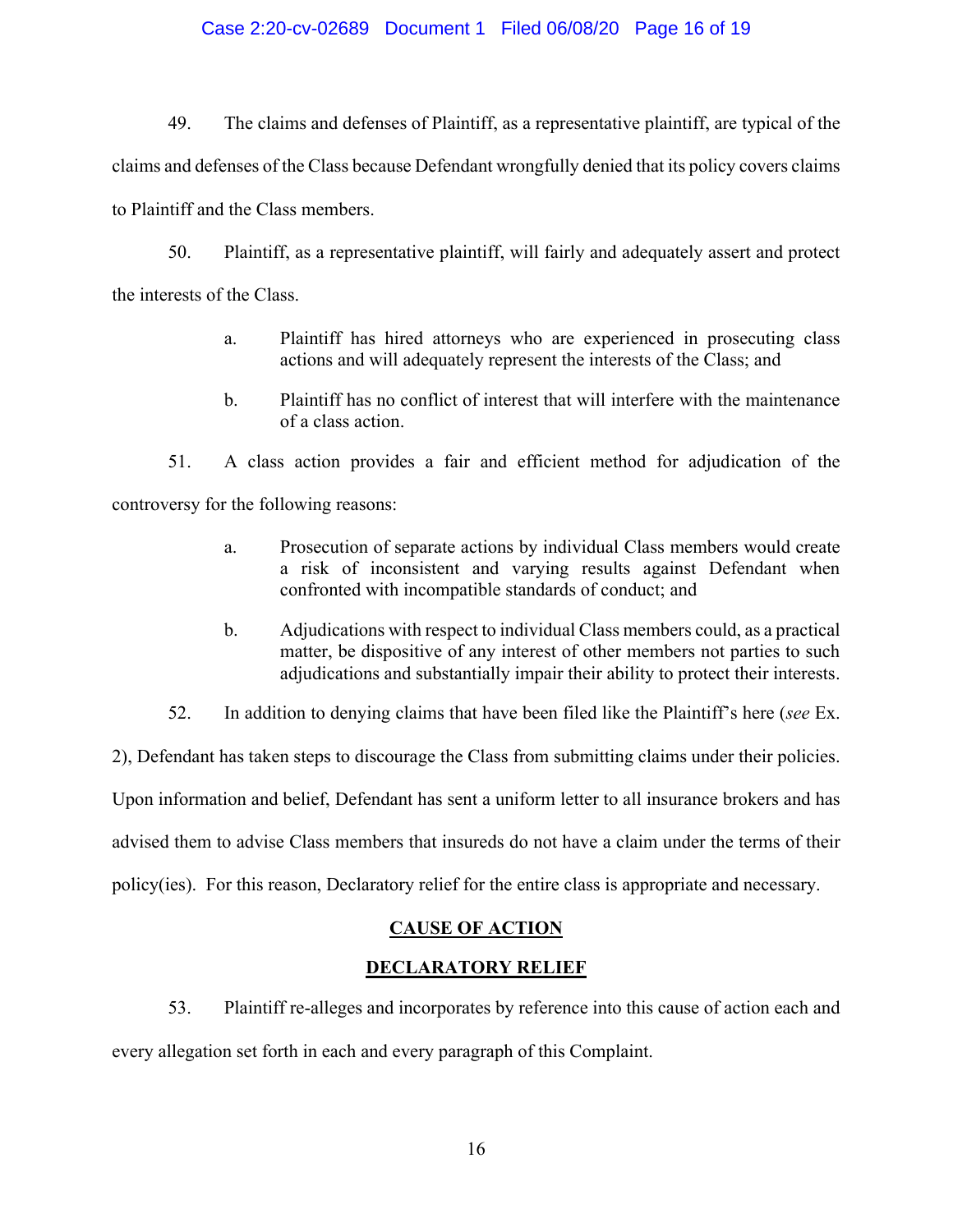#### Case 2:20-cv-02689 Document 1 Filed 06/08/20 Page 17 of 19

54. The Declaratory Judgment Act, 28 U.S.C. § 2201(a), provides that in "a case of actual controversy within its jurisdiction . . . any court of the United States . . . may declare the rights and other legal relations of any interested party seeking such declaration, whether or not further relief is or could be sought." 28 U.S.C. § 2201(a).

55. An actual controversy has arisen between Plaintiff and the Defendant as to the rights, duties, responsibilities and obligations of the parties under the terms of the Policy in that Plaintiff contends and, on information and belief, the Defendant disputes and denies that:

- a. The Civil Authorities' Orders constitute a prohibition of access to Plaintiff's Covered Property;
- b. The prohibition of access by the Orders has specifically prohibited access as defined in the Policy;
- c. The Policy's Virus Exclusion does not apply to the business losses incurred by Plaintiff here that are proximately caused by the Civil Authority Orders issued in response to the COVID-19 pandemic;
- d. The Civil Authorities' Orders trigger coverage under the terms of the Policy;
- e. The Policy provides coverage to Plaintiff for any current and future Civil Authority closures of its businesses due to physical loss or damage directly or indirectly from the COVID-19 pandemic under the Civil Authority coverage parameters; and
- f. The Policy provides business income coverage in the event that the COVID-19 pandemic directly or indirectly causes physical loss or damage at the Covered Property or immediate area of the Covered Property.
- 56. Resolution of the duties, responsibilities and obligation of the parties is necessary

as no adequate remedy at law exists and a declaration of the Court is needed to resolve the dispute and controversy.

57. Plaintiff seeks a Declaratory Judgment to determine whether the Civil Authority

Orders constitute a prohibition of access to Plaintiff's Covered Property as Civil Authority as defined in the Policy.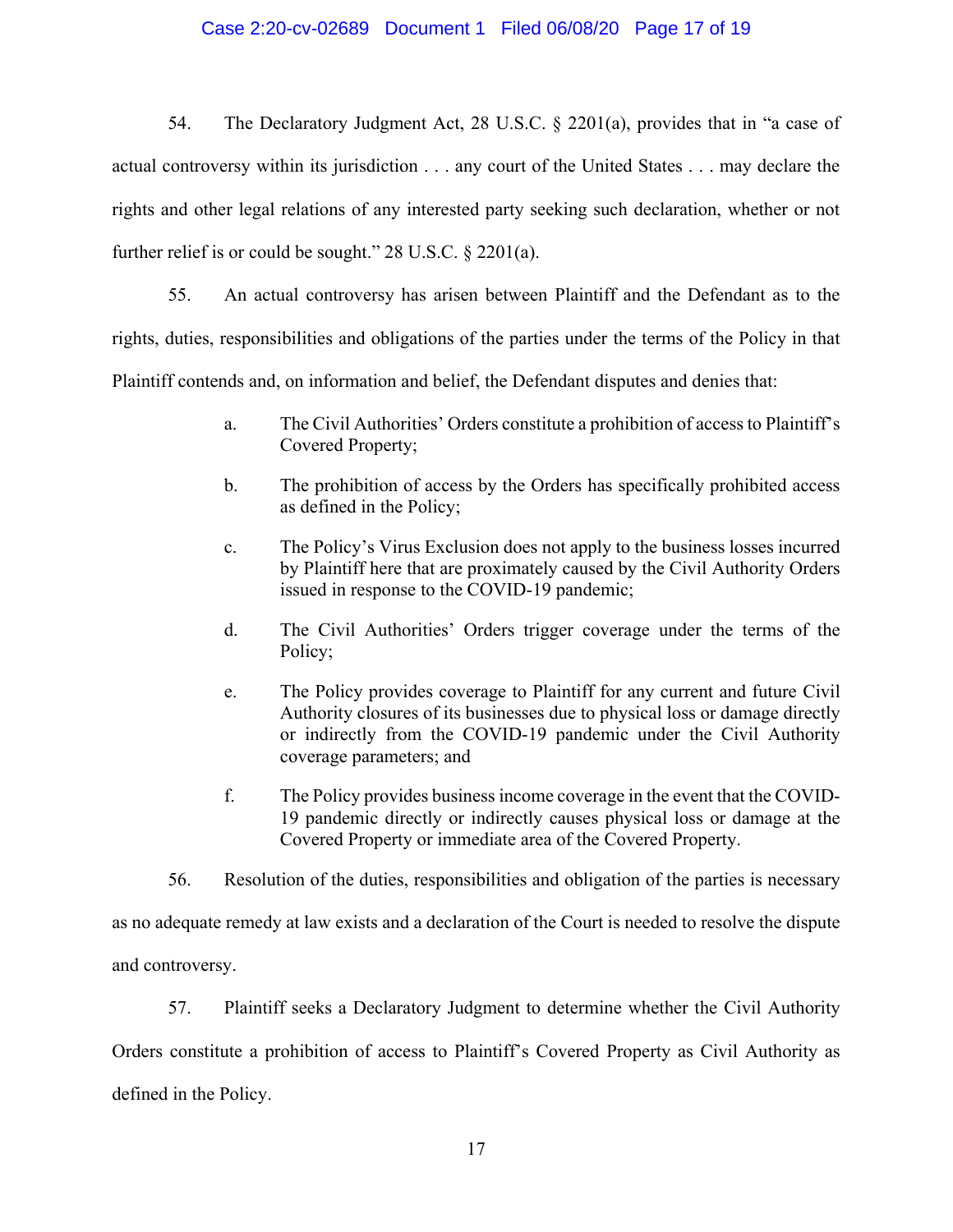### Case 2:20-cv-02689 Document 1 Filed 06/08/20 Page 18 of 19

58. Plaintiff further seeks a Declaratory Judgment to affirm that the Civil Authority Orders trigger coverage.

59. Plaintiff further seeks a Declaratory Judgment to affirm that Defendant's Policies provide coverage to Plaintiff and the Class for any current and future business personal property losses, loss of business income, and extended business income losses as a result of Civil Authority Orders affecting the operation of their business due to physical loss or damage caused by the COVID-19 pandemic.

# **PRAYER FOR RELIEF**

WHEREFORE, Plaintiff and the proposed Class herein prays as follows:

- a. For a declaration that the Civil Authorities Orders constitute an insured impairment on the operation of Plaintiff's Covered Property.
- b. To certify the proposed Class under Rule 23(b)(2).
- c. To direct notice to the Class under Rules 23.
- d. For a declaration that the Civil Authorities' Orders constitute the type of prohibition of access or restriction on business operations that is defined in the Policy.
- e. For a declaration that the Civil Authorities' Orders trigger coverage under the Policy.
- f. For a declaration that the Virus Exclusion in the policy does not prohibit coverage.
- g. For a declaration that the Policy provides coverage to Plaintiff for any current, future and continued Civil Authority closures of its businesses due to physical loss or damage directly or indirectly from the COVID-19 pandemic under the Policy's Civil Authority coverage parameters.
- h. For a declaration that the Policy provides business income coverage in the event that COVID-19 has directly or indirectly caused a loss or damage at the Plaintiff's Covered Property or the immediate area of the Plaintiff's Covered Property.
- i. For such other relief as the Court may deem proper.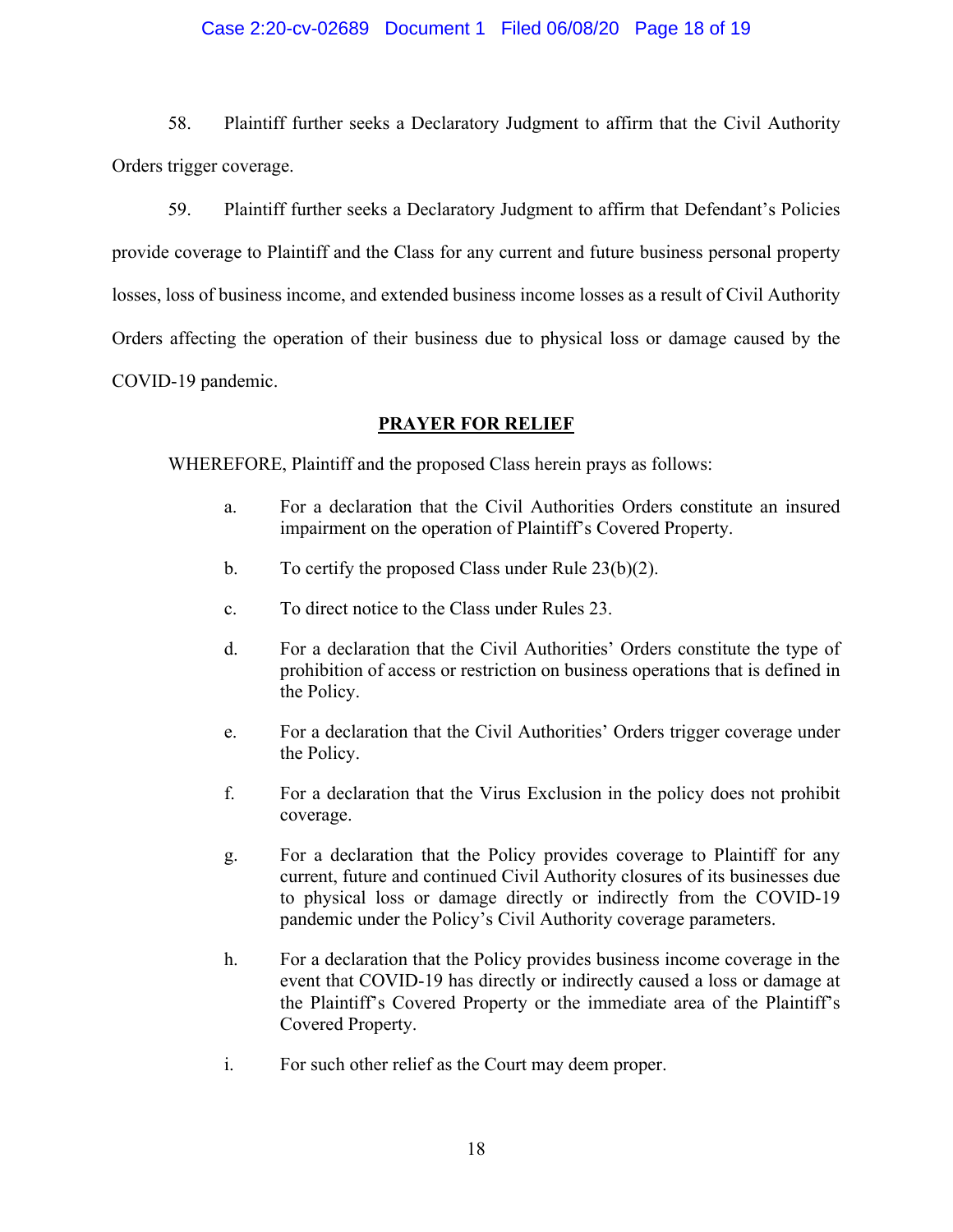#### **TRIAL BY JURY IS DEMANDED**

Plaintiff hereby demands trial by jury.

Dated: June 8, 2020 Respectfully submitted,

*/s/ Richard M. Golomb* Richard M. Golomb, Esq. Kenneth J. Grunfeld, Esq. **GOLOMB & HONIK, P.C.** 1835 Market Street, Suite 2900 Philadelphia, PA 19103 Telephone: (215) 985-9177 Facsimile: (215) 985-4169 [rgolomb@golombhonik.com](mailto:rgolomb@golombhonik.com) [kgrunfeld@golombhonik.com](mailto:kgrunfeld@golombhonik.com)

Arnold Levin, Esq. Laurence Berman, Esq. Frederick Longer, Esq. Daniel Levin, Esq. Michael Weinkowitz, Esq. **LEVIN SEDRAN & BERMAN LLP** 510 Walnut Street, Suite 500 Philadelphia, PA 19106-3697 Telephone: (215) 592-1500 Facsimile: (215) 592-4663 [alevin@lfsblaw.com](mailto:alevin@lfsblaw.com) [flonger@lfsblaw.com](mailto:flonger@lfsblaw.com) [dlevin@lfsblaw.com](mailto:dlevin@lfsblaw.com)

W. Daniel "Dee" Miles, III Rachel N. Boyd Paul W. Evans **BEASLEY, ALLEN, CROW, METHVIN, PORTIS & MILES, P.C.**  P.O. Box 4160 Montgomery, AL 36103 Telephone: (334) 269-2343 Facsimile: (334) 954-7555 [dee.miles@beasleyallen.com](mailto:dee.miles@beasleyallen.com) [rachel.boyd@beasleyallen.com](mailto:rachel.boyd@beasleyallen.com) [paul.evans@beasleyallen.com](mailto:paul.evans@beasleyallen.com)

### *Counsel for Plaintiff and the Class*